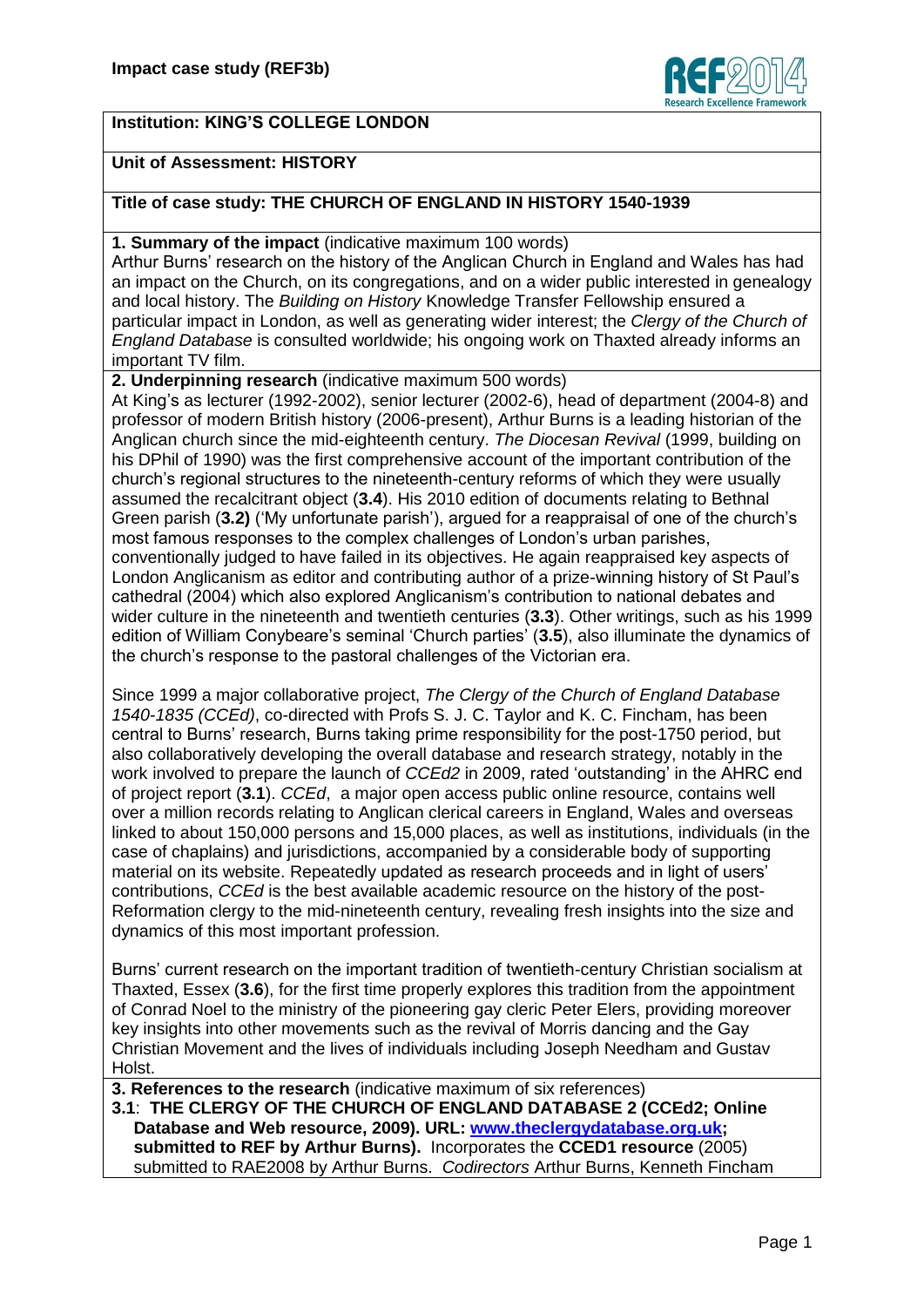

(UKC, PI), Stephen Taylor (Reading <2012/Durham); *research officers* Tim Wales, Mary Clayton (and CCEd1 Peter Yorke) (King's, UKC and Reading); *technical team* led by Harold Short & John Bradley at Dept of Digital Humanities, King's. CCEd1 funded by AHRB (£529,000, 1999); CCEd2 by AHRB (£313,963, 2004); additional small grants from the British Academy (to Taylor), the Marc Fitch Fund (£5,000 to Burns/Taylor 2010) and King's Arts and Humanities (to Burns/Vetch 2011).

- **3.2: Arthur Burns (ed. and introd.), 'My most unfortunate parish: Anglican urban ministry in Bethnal Green 1809-1850', in S. J. C. Taylor, M. Barber and G. Sewell (eds.)** *From the Reformation to the Permissive Society: A Miscellany in Celebration of the 400th Anniversary of Lambeth Palace Library* **(Church of England Record Society, vol. 18, 2010), pp. 269-393**. *Scholarly edition with sole-authored introductory article* submitted to REF by Arthur Burns.
- **3.3: Derek Keene, Arthur Burns and Andrew Saint (eds.),** *St Pauls: The Cathedral Church of London 604-2004* **(Yale University Press, 2004), includes Arthur Burns, 'From 1830 to the Present', pp. 84-110.** Submitted by Arthur Burns *both as editor and chapter author* to RAE2008; winner of WM Berger prize for British Art History, 2004.
- **3.4: Arthur Burns,** *The Diocesan Revival in the Church of England c.1800-1870* **(Oxford, Oxford Historical Monographs 1999)**. *Sole-authored monograph* submitted by Arthur Burns to RAE2001; peer reviewed at publication.
- **3.5: Arthur Burns, (ed. and introd.), William Conybeare, 'Church parties', in** *From Cranmer to Davidson: A Church of England Miscellany* (Church of England Record Society, vol. 7, 1999), pp. 213-386. Submitted by Arthur Burns as *scholarly edition with sole-authored introductory article* RAE2001.
- **3.6: Arthur Burns, 'Beyond the "Red Vicar": Community and Christian Socialism in Thaxted, Essex, 1910-84',** *History Workshop Journal***, 75 (Spring 2013), pp. 101-24.**  *Article in peer-reviewed journal* submitted by Arthur Burns to REF**.**

**4. Details of the impact** (indicative maximum 750 words)

From 2005 *CCEd* established itself as a key source of historical information on Anglican churches and clergy; in 2009 *CCEd2* made the steadily expanding body of data more readily intelligible and accessible to non-academic users. Both database and website are used by genealogists across the globe (notably in the US and Australasia), by local historians and by non-academic church historians, averaging for example roughly 8,600 unique individual monthly visitors over the first 10 months of 2013 (**5.1**). Users also provide data and more discursive material to *CCEd*, some using it as a platform for their own research (eg the Texan genealogist Sarah Reveley [**5.2**]). *CCEd* has been promoted through advertising in archives, relevant journals and websites, workshops and public conferences, and an active dialogue is maintained via email with many satisfied users (eg 'your site is of enormous help to those researching and writing about local history at coalface level': local historian Paul Herrington, 21/7/2010) (**5.1**). Other indicators of *CCEd'*s impact include the award of 'Site of the Week' by *Family Tree Magazine*; an article in *The Guardian;* numerous links and references in genealogical publications and websites (eg Peter Towey, *My Ancestor was an Anglican Clergyman*, and at key repositories such as The National Archives **(5.3).** The value of CCEd to archives is apparent from a testimonial from an archivist at Wiltshire and Swindon Record Office, Steve Hobbs, who finds CCEd 'of great value to staff in a service with a diocesan archive that covers two other counties (Berks and Dorset). It has been used in the writing of parish thumbnail accounts for our Community History website which has many hits by users around the world'. **(5.4)** Record offices (such as Lambeth Palace Library) often refer users for assistance, or use *CCEd* to help explain their holdings.

On 13 August 2008 Burns appeared on *Who Do You Think You Are? Patsy Kensit,* for an extended sequence (also featuring *CCEd* , part of it accessible on the BBC website): the episode attracted 6.9 million viewers (a 30% audience share) for its first of 10 showings on the BBC; it is now available on DVD. Burns has also appeared in another major television event, his research on Thaxted underpinning a key part of a revisionist account of Gustav Holst in Tony Palmer's film *In the Bleak Midwinter* for the BBC (**5.6**) first broadcast with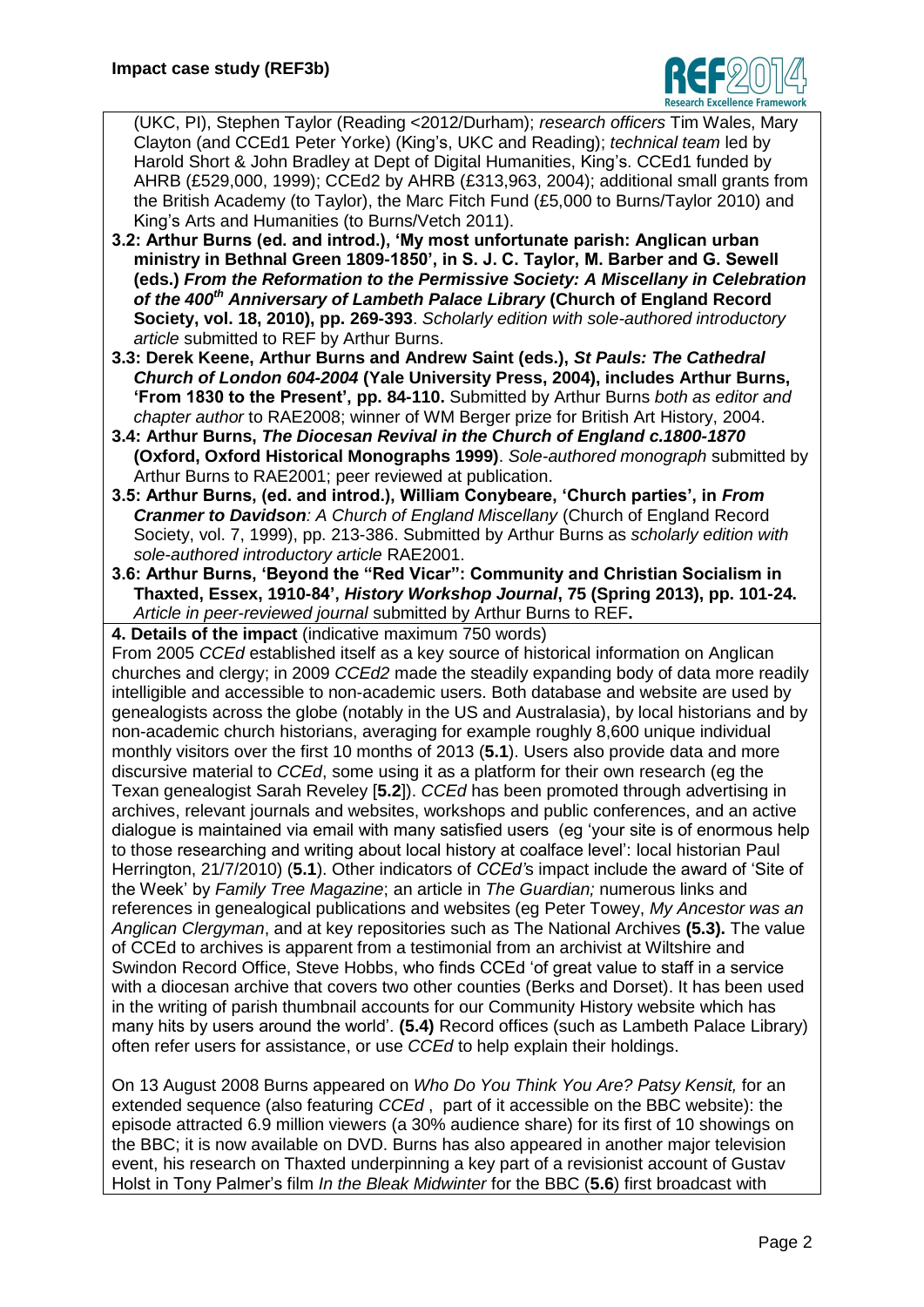

considerable press coverage at Easter 2011, and since issued on DVD.

Burns' further research on Bethnal Green parish following the Kensit programme **(3.2)** together with **3.1** and **3.3-6** informed his collaboration as co-investigator on an equal basis with PI Prof John Wolffe (OU) in the innovative AHRC-funded Knowledge Transfer Fellowship *Building on History: The Church in London* (2009-11), assisted by research officers John Maiden (OU) and Lucinda Matthews-Jones (King's). Working with the Diocese of London and Lambeth Palace Library, the project has significantly increased awareness among both clergy and laity of the nineteenth-century history of the Diocese as a resource for contemporary Anglicanism in London and its interactions with the wider community.

Burns' research was disseminated through a wide range of activity, summarised in the project report **(5.7)** sent to all bishops and training officers in the Church in England as part of a wider dissemination strategy which also saw seminars held for dioceses in the south east (Lambeth Palace 2011), the south west (Salisbury 2011), and the midlands (Birmingham 2011) and coverage in the church press (**5.8**): i) more than 30 events organised at deanery level for clergy and laity where presentations offered specific contexts for current work; ii) special events such as a 'Parish history day' (at which an audience of more than fifty amateur researchers and clerics from across the country were advised on resources for and approaches to writing parish histories -- including the DVD resource *The English Parish Church*, to which Burns contributed -- which the team repeated for the London Metropolitan Archives outreach programme) and Schools events, one of which stimulated innovative use of a church as a teaching resource at Christ Church Primary School, Hampstead; iii) Contributions to local and community events, such as Burns' lecture at the 2011 anniversary celebrations of St Matthew Bethnal Green; iv) a website which continues to offer papers by the project team and other resources including a detailed account of relevant material in Lambeth Palace Library (effectively a new front end, for which Burns led development), and advice directed both at parish historians and those planning church work; v) work with ordinands in the diocese, demonstrating how the history of their parishes could lead them to see their own challenges in a new light. Burns' work on Bethnal Green was among that which attracted most interest among key diocesan personnel, the Bishop of London singling it out both in his foreword to the project report and citing it in his Pentecost sermon in 2009 (**5.7**).

The team's work with senior clergy (bishops, archdeacons, and the director of ordination training) resulted in the development and implementation of a History 'Audit' in the diocese's approach to Mission Action Planning, described on the diocesan website (**5.10**), which is now under consideration in at least one other diocese (Ely) for implementation there; a booklet describing the approach has been published in the *Grove pastoral pamphlets* series aimed at clerical CPD, and the diocese's director of ministerial training, Neil Evans, testifies that he has 'seen a number of parishes benefit [from this] already' (**5.8**). Elsewhere reaction to the project was extremely positive, the vicar of St Mary Magdalene Enfield and director of post-ordination training for the Edmonton area, the Rev. Gordon Giles, describing its contribution to his post-ordination training programme in Tottenham as 'a fantastic day', and noting how attendance at the Parish History day helped his parish come to a proper understanding of the historic importance of his church, knowledge that underpinned a successful bid to the Heritage Lottery Fund for £50,000, making vital restoration work possible. (**5.8**) The director of Libraries, Archives and IT for the National Church Institution of the Church of England, Declan Kelly, notes that before the project Lambeth Palace Library was 'a very insular and inward looking'; thanks to Building on History, 'now the library sees very clearly the benefits of partnerships … the project itself is something that is now littered across the Lambeth Palace Library website, from the home page right the way through'. (**5.8)** Contacts formed during the project helped underpin ongoing relationships which will ensure continuing interaction between Burns and the partner institutions.